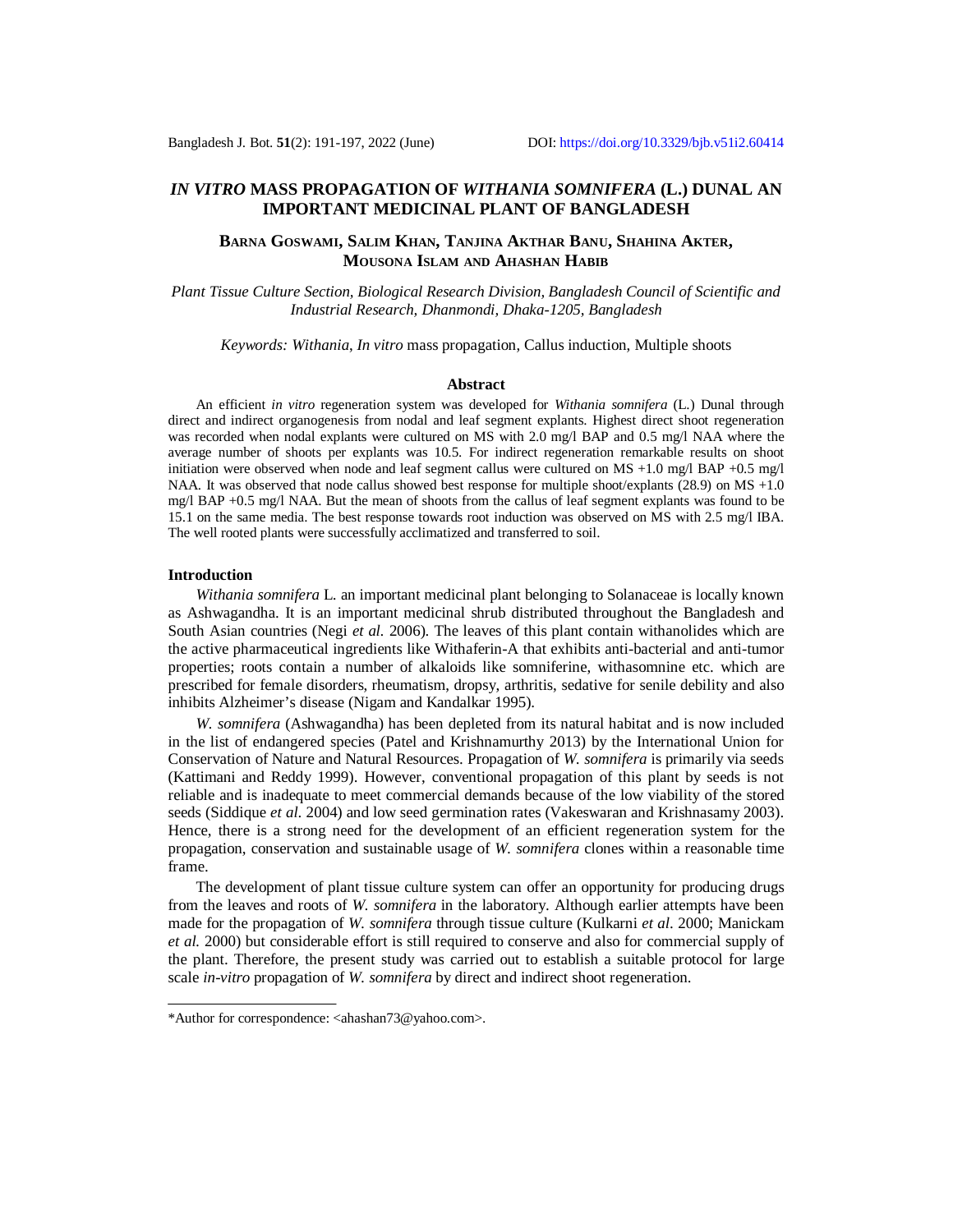#### **Materials and Methods**

The experiment was conducted at Plant tissue culture section, Biological Research Division, BCSIR Laboratories Dhaka. Seeds of *Withania somnifera* were collected from BCSIR medicinal garden. Germination capacity of the seeds of *W. somnifera* were tested on cotton bed and on MS media. Seeds were soaked into water for three hours and surface sterilized with a slight modification of Goswami *et al.* (2018) prior to *in vitro* germination experiment. Two types of explants (nodal segment and leaf segment) were collected from the *in vitro* germinated plants grown in MS media. Isolated explants were inoculated and cultured on MS media (Murashige and Skoog 1962) containing BAP, NAA, IAA, 2,4 -D and Kn singly or in combinations for direct and indirect (through callus) *in vitro* regeneration of shoots. *In vitro* regenerated shoots were subcultured regularly to fresh medium at an interval of 15 days for further multiplication. About 3‐ 4 cm long shoots were separated and cultured on rooting medium containing full and half strengths of MS without hormonal supplement or with different concentrations of IBA. All *in vitro* grown cultures were maintained under illumination on a 16 hrs photoperiod at  $25 \pm 2$ °C. The well rooted plantlets were then transferred to plastic pot containing garden soil and compost in ratio of 2:1 and moist them adequately for proper hardening.

## **Results and Discussion**

It is reported that the seed germination of *W. somnifera* is poor (Kumar *et al*. 2001).So, in the present experiment at first preliminary study on seed germination under controlled condition was conducted for *W. somnifera*. Germination of seeds were tested on cotton bed. Seeds were grown on cotton bed and on MS media under uniform controlled condition and data were recorded. First three days seeds were kept at  $37^{\circ}$ C incubator and after that germination experiment was maintained under illumination on a 16 hrs photoperiod at  $25 \pm 2$ °C. Results depicted synergistic activity of cotton bed and MS media on seed germination indicated by poor seed germination (Fig. 1). Maximum percentage of seed germination was only 37 after 9-15 days. Similar findings were reported by Karnick (1978), Kumar *et al*. (2001), Kanungo and Sahoo (2011). Almost 35-40 days were required to obtain a full plant of *W. somnifera* with a length of 3-10 cm. Explants were collected from *in vitro* grown plants and nodal and leaf segments were used as explants for *in vitro* regeneration experiments. It was also found that around medium-aged explants were suitable for *in vitro* shoot induction. The explants were cultured on MS medium supplemented with various concentrations of BAP, IAA, NAA, 2,4-D, and Kn singly or in combinations to observe their effect on initiation and development of shoots. Among all the hormonal combinations used in this study, MS media supplemented with 2.0 mg/l BAP and 0.5 mg/l NAA was found to be the most suitable for shoot initiation from the nodal explants of *W. somnifera.* Results of this experiment are presented in Table 1. Almost 90% of the explants showed regeneration initiation (Table 1) on this media (2.0 mg/l BAP and 0.5 mg/l NAA). Shoot initiation from nodal explants are presented in Fig. 2a. The mean number of shoots per explants was 10.5 (Fig. 2b) in this media (2.0 mg/l BAP and 0.5 mg/l NAA). Banu *et al.* (2017) reported that combinations of BAP and NAA showed better results from node explants in *Gynura.* Ghimire *et al.* (2010) also reported that BAP and NAA showed best response towards regeneration using petiole and leaf explants in *Withania.* Next to the best hormonal combination (MS+2.0 mg/l BAP and 0.5 mg/l NAA) maximum response towards shoot initiation (Fig.2c) was found on MS supplemented with 2.0 mg/l BAP, 1.0 mg/l NAA and 0.5 mg/l Kn (Table 1). Baba *et al*. 2013 also reported that shoot cultures were initiated on MS medium containing BA (0.5 – 2.0 mg/l) with (NAA 0.2-0.5 mg/l) in *W. somnifera.* Mollika *et al.* (2011) also reported similar findings in *Brassica.* It was observed that 15-23 days were required to start regeneration initiation using different media combination. Combinations of 2.0 mg/l BAP and 0.5 mg/l Kn also showed good response for shoot initiation from nodal explants.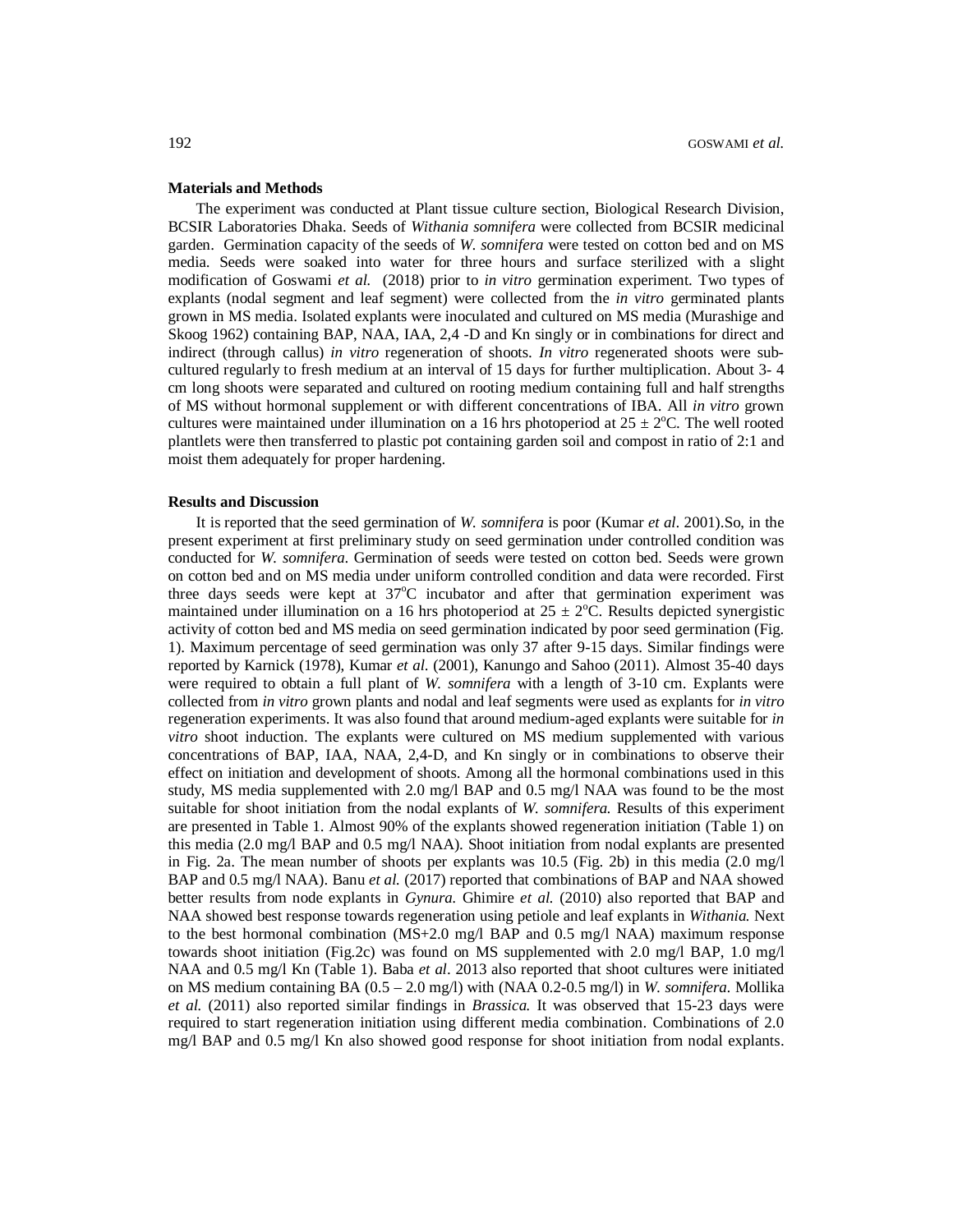Formation of multiple shoots and proliferation of such shoots using this media combination is presented in Fig. 2(d, e). Although among the various hormonal combinations used for regeneration, most of the cases direct organogenesis was observed; callus was also formed from the nodal explants (Table 1). Nayak *et al.* (2013) also reported direct organogenesis from cotyledonary node explants in *Withania.*



Fig.1. Experiment on seed germination of *W*. *somnifera* L.

| Table 1. Effect of MS medium supplemented with different concentrations and combinations of hormones for direct |  |  |
|-----------------------------------------------------------------------------------------------------------------|--|--|
| shoot initiation from nodal explants of W. somnifera L.                                                         |  |  |

| Hormonal supplements (mg/l) |                          |                          | % of responsive<br>explants towards | Days<br>required to | Average no. of shoot/explants |              |                                     |
|-----------------------------|--------------------------|--------------------------|-------------------------------------|---------------------|-------------------------------|--------------|-------------------------------------|
| <b>BAP</b>                  | <b>NAA</b>               | Kn                       | <b>IAA</b>                          | $2,4-D$             | shoot initiation              | get response |                                     |
| 0.5                         |                          | ۳                        |                                     |                     |                               |              |                                     |
| 0.5                         | 0.5                      | ۰                        |                                     |                     | 25                            | $21 - 22$    | Only friable light yellow<br>callus |
| 1.0                         |                          | ٠                        | 1.0                                 |                     | 54                            | $10-13$      | Only friable light yellow<br>callus |
| 1.0                         | 1.0                      |                          |                                     |                     | 38                            | $21 - 23$    | 3.1                                 |
| 1.0                         | $\overline{\phantom{0}}$ | 0.5                      |                                     |                     | 69                            | $17-19$      | 4                                   |
| 2.0                         | ٠                        | 0.5                      |                                     | -                   | 78                            | 15-19        | 9                                   |
| 1.0                         | 1.5                      | $\overline{\phantom{a}}$ |                                     |                     | 72                            | $20 - 21$    | 6.3                                 |
| 2.0                         | $\overline{\phantom{0}}$ | 1.0                      | 1.0                                 |                     | 63                            | $22 - 23$    | 5.8                                 |
| 1.0                         | 1.0                      | 0.5                      | $\overline{\phantom{0}}$            | 0.3                 | 15                            | $23 - 24$    | Only friable callus                 |
|                             |                          | 0.2                      |                                     | 2.0                 | 30                            | 15-19        | Only friable whitish callus         |
| 2.0                         | 0.5                      | $\overline{\phantom{0}}$ |                                     |                     | 90                            | $15 - 18$    | 10.5                                |
| 2.0                         | 1.0                      | 0.5                      |                                     |                     | 87                            | 16-18        | 7                                   |

On the other-hand, leaf segment explants showed callus formation. The best response was observed on MS media supplemented with 2.0 mg/l BAP, 1.0 mg/l NAA and 0.5 mg/l Kn. 87% of the explants which showed callus induction on this media combination (Table 2). Callus initiation from leaf explants are presented in Fig.2f. Jain *et al.* (2011) also reported callus induction using combinations of BAP and kn from shoot bud explants of *Withania.* Callus induction was also found in MS media supplemented with 1.0 mg/l BAP, 1.0 mg/l NAA, 0.5 mg/l kn and 0.3 mg/l 2,4-D. Valizadeh and Valizadeh (2009) also reported similar findings using leaf segments in *W. coagulans*. Callus induction was observed after four weeks on culture media. Very often callus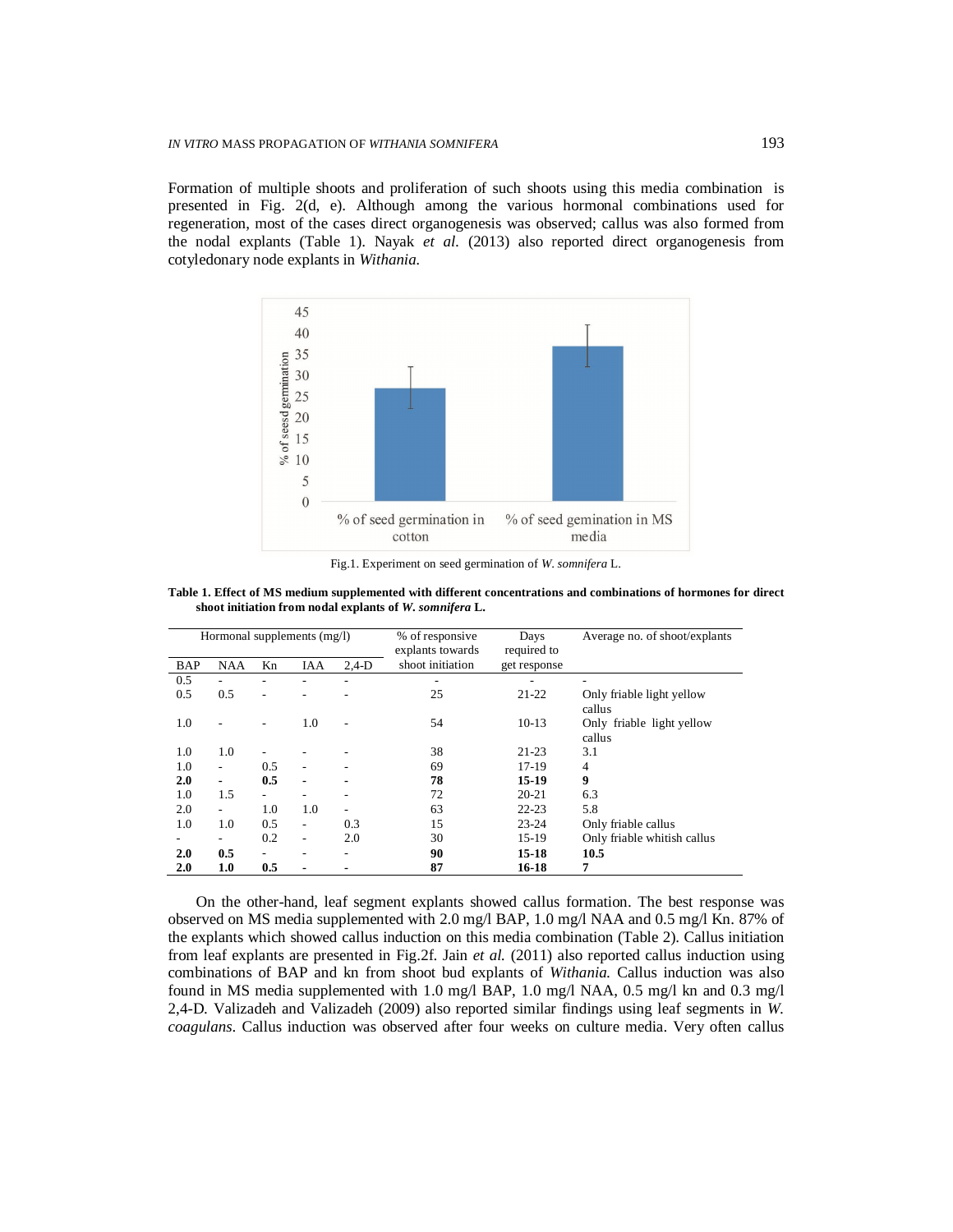formation was found to occur using leaf segment explants but most of the cases these calli did not show any sign of shoot multiplication when they were sub-cultured on the same media combinations.

| Media combination           |            |     |     |              | Texture of callus                   | % of callus | % of shoot initiation |
|-----------------------------|------------|-----|-----|--------------|-------------------------------------|-------------|-----------------------|
| <b>BAP</b>                  | <b>NAA</b> | Kn  | IAA | $2.4-D$      |                                     | formation   | from callus           |
| 0.5                         | 0.5        |     |     |              |                                     |             |                       |
|                             |            |     |     |              | Slow growing whitish friable callus | 45          | 33                    |
|                             |            |     |     |              | Light yellow friable callus         | 56          | 40                    |
| 2                           | .5         |     |     |              | Light yellow friable callus         | 80          | 63                    |
| $\mathbf{2}$                | 1          | .5  |     |              | Light yellow friable callus         | 87          | 76                    |
|                             |            |     |     |              | Brown compact callus                | 72          | Only callus           |
|                             |            |     |     |              | Whitish friable callus              | 78          | 50                    |
|                             |            | 0.5 | 0.5 |              | Brown compact callus                | 70          | 27                    |
| 2                           |            |     | 1   |              | Deep brown compact callus           | 50          | Only callus           |
| 2                           |            |     |     | 0.5          | Slow growing brown compact callus   | 75          | Only callus           |
| $\mathcal{D}_{\mathcal{L}}$ |            |     |     |              | Whitish compact callus              | 67          | Only callus           |
| 2                           |            |     |     | $\mathbf{2}$ | Brown and white compact callus      | 80          | Only callus           |

**Table 2. Callus induction rate and shoot initiation rate after 4 weeks in culture on MS medium supplemented with different concentrations and combinations of hormones from leaf segment explants of** *Withania somnifera* **L***.*

**Table 3. Responses of callus towards multiple shoot formation on MS medium with low concentration hormonal combinations of BAP, NAA, 2, 4-D and Kn (mg/l).**

| Hormonal supplement $(mg/l)$ |                              |                |                          | % of multiple  | % of multiple    | Days                           | Average no. of shoot/explants after |      |                                 |  |
|------------------------------|------------------------------|----------------|--------------------------|----------------|------------------|--------------------------------|-------------------------------------|------|---------------------------------|--|
|                              |                              |                |                          |                | shoot            | shoot regeneration required to |                                     |      | 60 days                         |  |
| BAP                          | NAA IAA Kn 2,4-D             |                |                          |                | regeneration     | from leaf segment              | get                                 |      | Node callus Leaf segment callus |  |
|                              |                              |                |                          |                | from node callus | callus                         | response                            |      |                                 |  |
| 1.0                          | ٠                            | 1.0            | $\overline{\phantom{a}}$ |                | ۰                |                                |                                     |      |                                 |  |
| 1.0                          | 0.2                          | $\sim$         | 0.2                      | $\overline{a}$ | 73               | 50                             | 7-9                                 | 13   | 6                               |  |
| 1.0                          | 0.5                          | $\blacksquare$ | 0.5                      | $\blacksquare$ | 77               | 65                             | $5-9$                               | 23.7 | 5.5                             |  |
| 1.0                          | 0.5                          | -              |                          |                | 87               | 84                             | $5-10$                              | 28.9 | 15.1                            |  |
| 1.0                          | $\qquad \qquad \blacksquare$ | 0.2            | 0.2                      | ٠              | 70               | 56                             | $7-9$                               | 17   | 7                               |  |
| 1.0                          | ۰                            | 0.2            | $\overline{\phantom{a}}$ | ٠              | 58               | 27                             | $6-10$                              | 8.1  | 6.6                             |  |
| 1.0                          |                              |                |                          | 0.5            | 61               | 43                             | $10-12$                             | 5.5  | 3.0                             |  |

In a separate set of experiment, special focus was given to produce multiple shoots from the callus developed from node and leaf segment explants. For this purpose, MS medium supplemented with low concentration and combinations of BAP, NAA, Kn, IAA, 2, 4-D were chosen in which callus were further sub-cultured. Remarkable result was observed when nodal callus and leaf segment callus were sub-cultured into MS +1.0 mg/l BAP +0.5 mg/l NAA (Table 3). Almost 5-9 days were required for shoot formation from node callus (Fig. 2g) and 8-10 days were required for shoot formation from leaf segment callus (Fig. 2h). In this combination best responses on multiple shoot formations were obtained (Fig. 2i, 2j.) and the mean number of shoots (28.9) were found from node callus after sixty days of culture (Table 3). Khan *et. al*. (2018) also found that 2.0 mg/l BAP, 0.5mg/l IAA and 0.02mg/l NAA was best for the multiple shoot formation from nodal segments in *Rauvolfia serpentina*. Fatima *et al*. (2012) reported multiple shoot formation using BAP and NAA from node explants of *Withania.* But the mean of shoots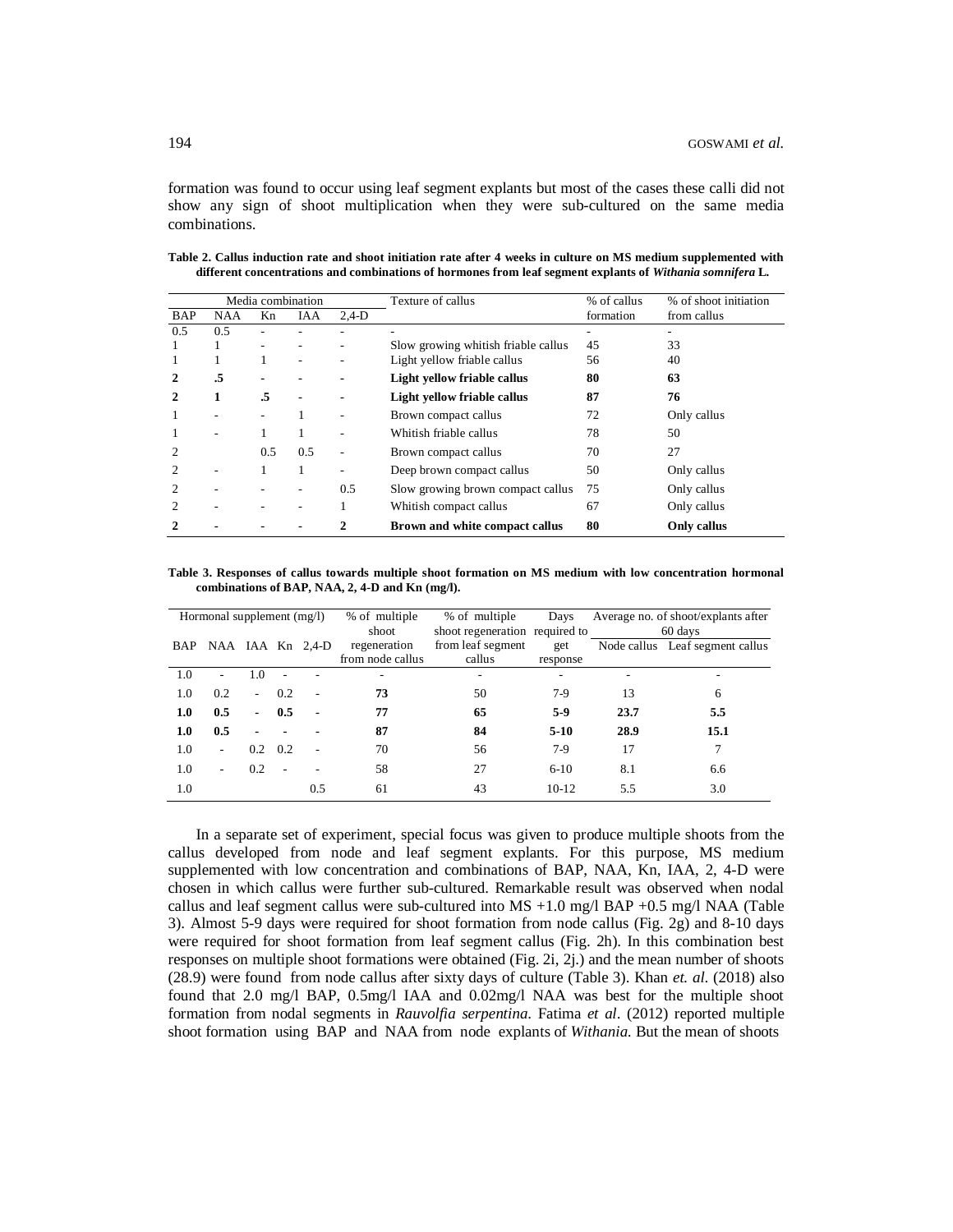

Fig. 2(a-l). Different stages of direct and indirect shoot regeneration of *W. somnifera* L**.** a. Shoot initiation from nodal explants on MS medium supplemented with 2.0 mg/l BAP and 0.5 mg/l NAA. b. Multiple shoot formation from nodal explants on MS with 2.0 mg/l BAP and 0.5 mg/l NAA .c. Shoot induction from nodal explants on MS medium supplemented with MS supplemented with 2.0 mg/l BAP, 1.0 mg/l NAA and 0.5 mg/l Kn. d. Formation of multiple shoot from nodal explants on MS with 2.0 mg/l BAP, 1.0 mg/l NAA and 0.5 mg/l Kn. e. Elongated multiple shoots of *W. somnifera* from nodal explants on the same media. f. Callus initiation from leaf segment explants of *W. somnifera*  on MS with 2 mg/l BAP, 1 mg/l NAA and 0.5 mg/l Kn. g. Indirect shoot initiation from callus of node explants on MS medium supplemented with 1.0 mg/l BAP +0.5 mg/l NAA. h. Friable callus of leaf segment explants from which shoot initiated. i. Initiation of multiple shoots of *W. somnifera* from callus of node explants on MS with 1.0 mg/l BAP +0.5 mg/l NAA. **j**. Development of multiple shoots of *W. somnifera* from callus of node explants on the same media combination. k. Formation of multiple shoots from leaf segment callus on the same media combination. l. Developed multiple shoots from the leaf segment callus on  $MS+1.0$  mg/l  $BAP + 0.5$  mg/l  $Kn + 0.5$  mg/l NAA.



Fig. 3(a-f). Root induction and subsequent establishment of *in vitro* regenerated plants of *W. somnifera*. a. Fully matured elongated shoots of *W. somnifera* developed from node callus. b. Formation of roots at the base of the cut end of *in vitro* grown shoots on MS media supplemented with 2.5 mg/l IBA. c. Rooted plantlets of *W. somnifera* developed on MS with 2.5 mg/l IBA. d. Enlarged view of *in vitro* roots e. Well-developed rooted plantlets transplanted into small plastic pots. f Fully acclimatized *in vitro* generated plantlets of *W. somnifera* in larger clay pot.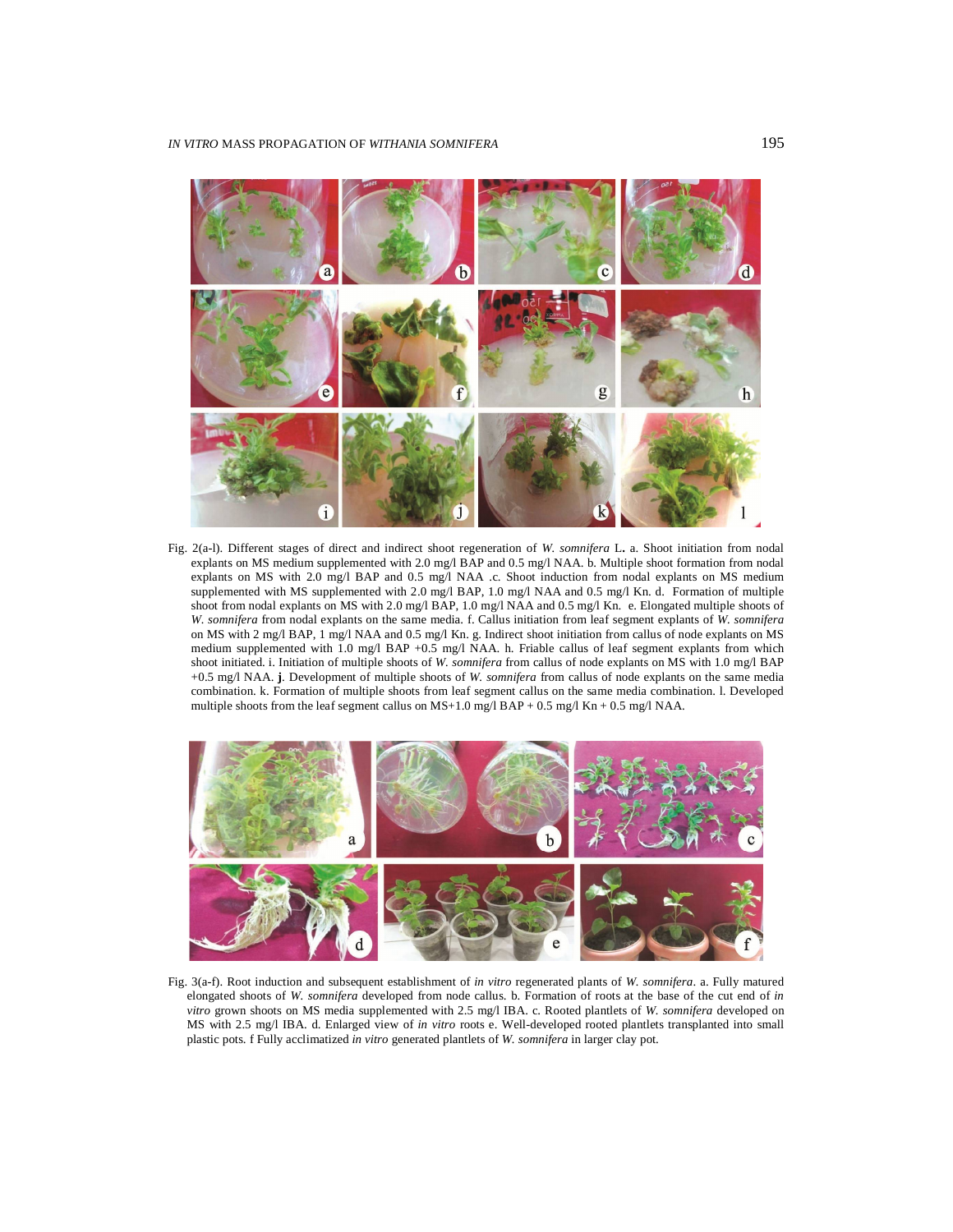from the callus of leaf explants was found to be 15.1 (Table 3) in this media combination (Fig 2k). Similar findings were also reported by Banu *et al*. (2017) using leaf explants in *Gynura*. When the callus was cultured on  $MS+1.0$  mg/l  $BAP + 0.5$  mg/l  $Kn + 0.5$  mg/l NAA multiple shoots were formed with the mean number of shoots 23.7 and 5.5 (Fig. 2l) from node and leaf segment callus, respectively. Rapid multiplication and elongation of shoots were observed in higher concentrations of BAP with Kn in *Withania* reported by Baba *et al.* (2013).

After shoot regeneration for induction and development of roots rooting medium containing full and half strength of MS medium with different concentrations of IBA was tried. Best response was observed on MS with 2.5 mg/l IBA. Fully matured elongated shoots (Fig. 3a) were separated and cultured on freshly prepared rooting medium. In this hormonal combination roots were formed at the base of the cut end of *in vitro* grown shoots (Fig.3b). The rooted plantlets developed on MS+2.5 mg/l IBA are presented in Fig.3c. The mean no of roots per plantlets were found 27.3 (Fig. 3d) on MS with 2.5 mg/l IBA. Nayak *et al*. (2013) also reported root formation using half MS with IBA in *Withania.* The well-developed rooted plantlets were successfully transplanted into small plastic pots containing autoclaved soil (Fig.3e). The survived plantlets were transferred to larger clay pots (Fig.3f) and successfully established into the field.

Based on the above discussion it may be concluded that the *in vitro* mass propagation protocol developed in the present investigation could be used for the large-scale cultivation as well as conservation of endangered plant *W. somnifera*. Direct regeneration and indirect regeneration from the explants will be useful for genetic transformation experiments and will also help in metabolic engineering for bioactive withanolides production in the laboratory.

#### **References**

- Baba IA, Alia A Saxena RC, Itoo A, Kumar S and Ahmad M 2013. In-Vitro Propagation of *Withania Somnífera* (L.) Dunal (Ashwagandha) an Endangered Medicinal Plant. Int. J. Invent. Pharm. Sci. **2**(3)**:** 06-11.
- Banu TA, Goswami B, Akter S, Islam M, Tanjin T, Habib A and Khan S 2017. High Frequency *In vitro*  Regeneration of *Gynura procumbens* (Lour.) Merr. Plant Tissue Cult. Biotech. **27**(2): 207‐216
- Fatima N and Anis M 2012. Role of growth regulators on in vitro regeneration and histological analysis in Indian ginseng (*Withania somnifera* L.) Dunal. Physiol. Mol. Biol. Plants. **18**(1): 59-67.
- Ghimire BK, Seong ES, Kim EH, Lamsal K, Yu CY and Chung M 2010. Direct shoot organogenesis from petiole and leaf discs of *Withania somnifera* (L.) Dunal. Afr. J. Biotechnol. **9**(44): 7453-7461.
- Goswami B, Hoque MI and Sarker RH 2018. *Agrobacterium* mediated Genetic Transformation of oilseed *Brassica juncea* (L).J. Nat. Sci. Res. **8**(Special Issue for ICNST): 21-28.
- Jain R, Sinha A, Jain D, Kachhwaha S and Kothari SL 2011. Adventitious shoot regeneration and in vitro biosynthesis of steroidal lactones in *Withania coagulans* (Stocks) Dunal. Plant Cell Tiss Organ Cult **105**:135–140.
- Kanungo S and Sahoo SL 2011. Direct organogenesis of *Withania somnifera* L. from apical bud. IRJOB. **2**(3): 058-061.
- Karnick CR 1978. Cultivation trails of *Withania somnifera* used in indigenous system of medicine. Journal of Research in Indian Medicine, Yoga and Homeopathy. **13**(1): 50-56.
- Kattimani KN and Reddy NY 1999. Effect of pre-sowing seed treatment on germination seedling emergence, seedling vigor and root yield of ashwagandha (*Withania somnifera* Dunal). Seed Sci. Technol. **27**: 483- 488.
- Khan S, Banu TA, Akter S, Goswami B, Islam M, Hani U and Habib A 2018. *In vitro* regeneration protocol of *Rauwolfia serpentina* L.*Bangladesh J. Sci. Ind. Res.* 53(2):133-138.
- Kulkarni AA, Thengane SR and Krishnamurthy KV 2000. Direct shoot regeneration from node, internode, hypocotyl and embryo explants of *Withania somnifera*. Plant Cell, Tissue Org Cult. **62:** 203-209.